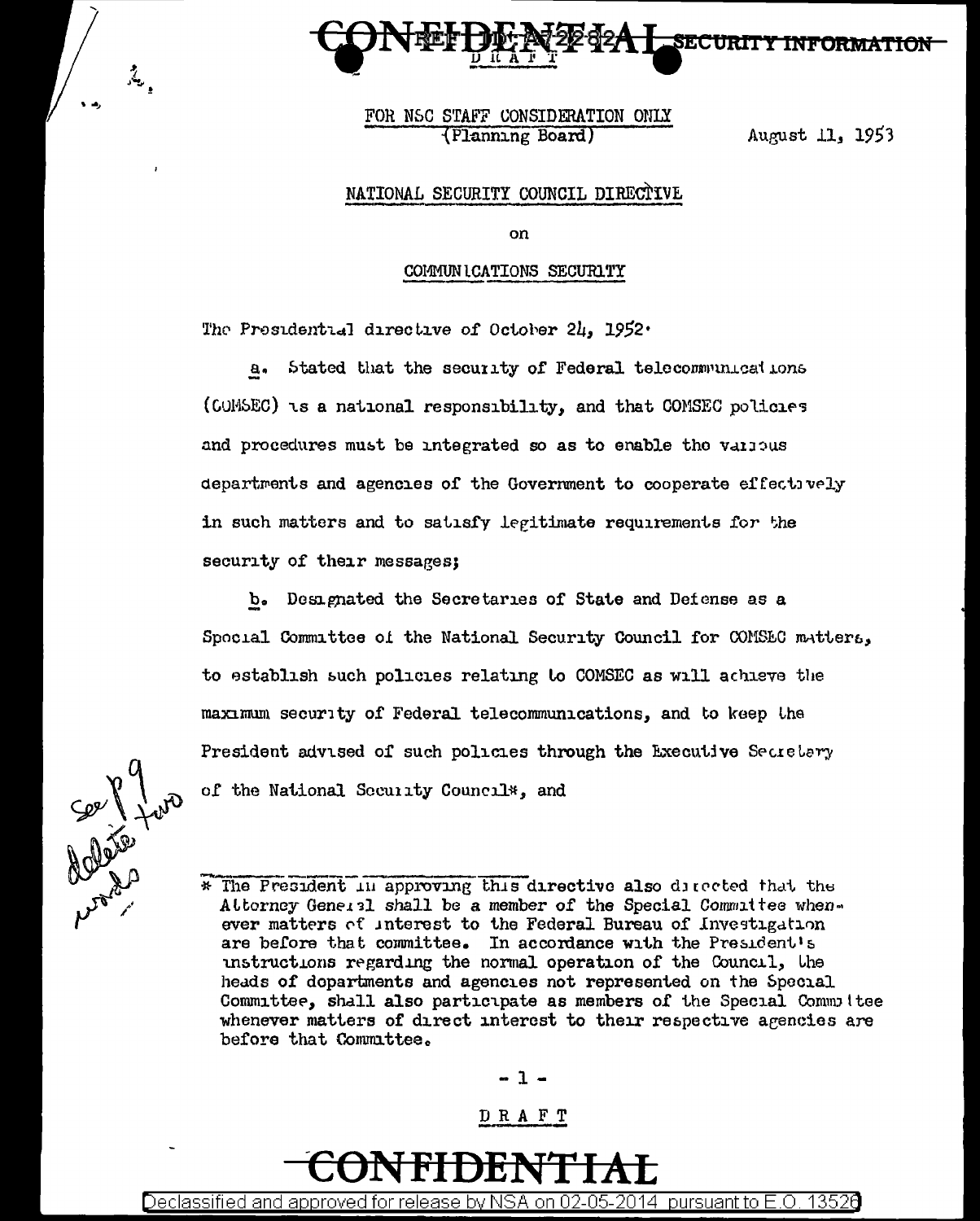**SECURITY INFORMATIO** 

CONFIDENTIAL SECURITY INFORMATION

#### DRAFT

.2• Directed the Special Committee of the" NSC to prepare and issue in the OOMSEC field directives which'will:

(1) Rescind the Executive Order of July *31* 1945 entitled "Cryptographic Security with Respect to Certain Communications of the Government"\*.

(2) Establish a United States Communications Security Board (USCSB) responsible for integrating policies and procedures affecting the security of Federal telecommunications.

(3) Provide for the establishment of appropriate responsibilities and authorities to assure within the various departments and agencies of the Government, among other things:

 $(a)$  High and uniform standards of communications security;

(b) Effective cooperation in COMSEC matters between departments and agencies concerned;

(c) The adequacy of the cryptographic systems used;

(d) Coordination of COMSEC problems, particularly policies with respect to foreign governments;

(e) Satisfaction of legitimate requirements for the security of telecomnunications.

Pursuant to the foregoing and to the provisions of Section 101 and Section 211 of the National Security Act of 1947, as amended,

\*The Order was classified and was not published in the Federal<br>Register. It was rescinded by the President on (date) Register. It was rescinded by tle President on

# **CONFIDENTIAL**

00NF<del>IDENTIAL</del>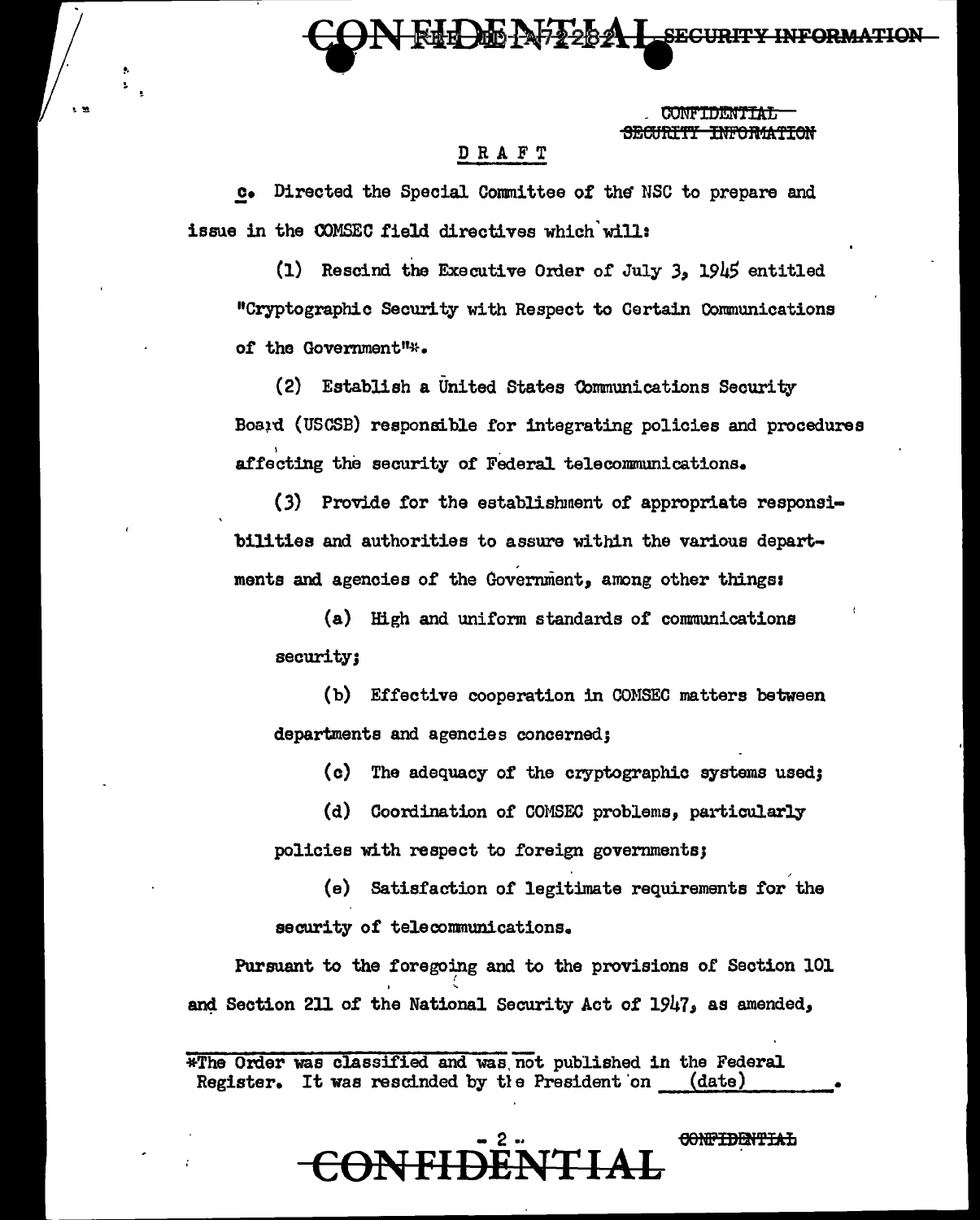**EXECURITY INFORMATION:** 

CONFIDENTIAL SECURTTY INFORMATION

#### DRAFT

the Spacial Committee of the National Security Council for COMSEC hereby authorizes and directs as follows:

1. The United States Communications Security Board (USCSB)t

a. There is hereby established the United States Communications Security Board (USCSB), hereinafter referred to as the Board, which shall be a body acting for and under the aforesaid Special Committee and shall operate in accordance with the provisions of this Directive and any other directives which may be issued by the Special Committee •

b. The Board shall be composed of one representative of each of the followings

- (1) The Secretary of State
- (2) The Secretary of Defense<br>(3) The Secretary of the Tree
- (3) The Secretary of the Treasury<br>(4) The Director, Federal Bureau o<br>(5) The Secretary of the Army (4) The Director, Federal Bureau of Investigation (5) The Secretary of the Army
- 
- 
- (6) The Secretary of the Navy  $(7)$  The Secretary of the Air B
- (7) The Secretary of the Air Force  $(8)$  The Director of Central Intell: (8) The Director of Central Intelligence
- The Director of the National Security Agency
- (10) The Atomic Energy Commission

c. Under the authority of the Special Comntl.ttee it shall be the responsibility of the Board:

(1) To integrate policies and procedures affecting the

security of Federal telecommunications;

- $(2)$  To establish broad policies necessary to:
	- (a) Insure high and unifom standards of OOMSEC within

the various departments and agencies of the Government.

- *3* <sup>~</sup>

-CONFIDENTIAL

# <del>echden</del>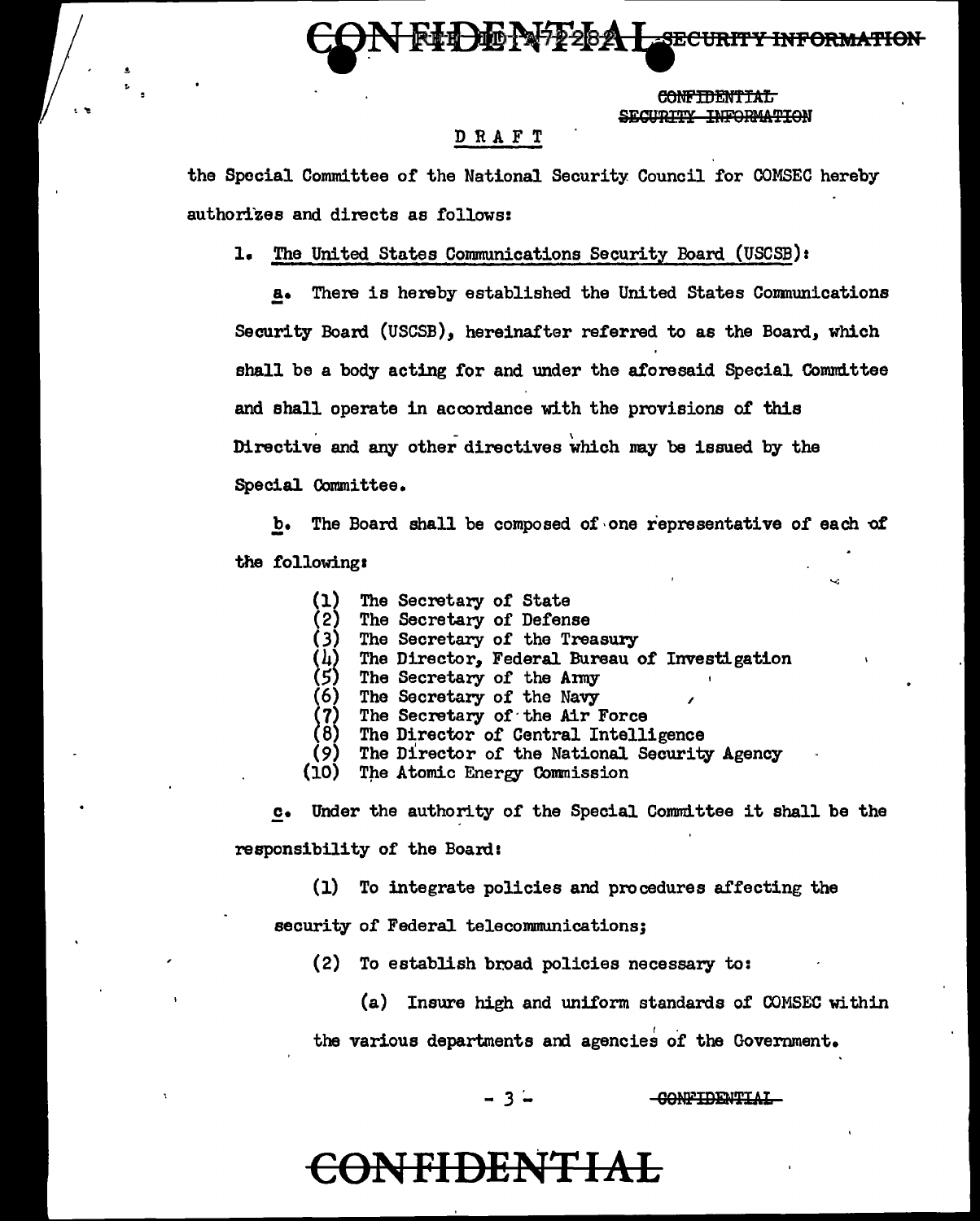**IECURITY INFORMATION** 

COMPTORNIPTAT. SECHETTY INFORMATION

#### DRAFT

(b) Institute and maintain effective cooperation in COMSEC matters among the departments and agencies concerned.

(c) Achieve the maximum practicable degree of security of Federal telecommunications.

(d) Satisfy legitimate requirements for the security of telecommunications of the departments and agencies.

(e) Guide the relations of the U.S. Government with foreign governments and international organizations in COMSEC matters.

(f) Guide the actions to be taken by the Executive Agent in COMSEC matters.

(3) To approve the long-range plans for communications security of the U.S.

 $(h)$  To advise the Special Committee with respect to COMSEC policy matters decided by the Board and make recommendations as appropriate.

(5) To study the COMSEC standards and practices of any department or agency in the field of COMSEC and make recommendations as necessary to insure compliance with the directives of the Board in this field.

The Board shall elect its own Chairman from among its d. membership.

- 4 -

**GONFIDENTIAL** 

### <del>ƏNFIDENTIAL</del>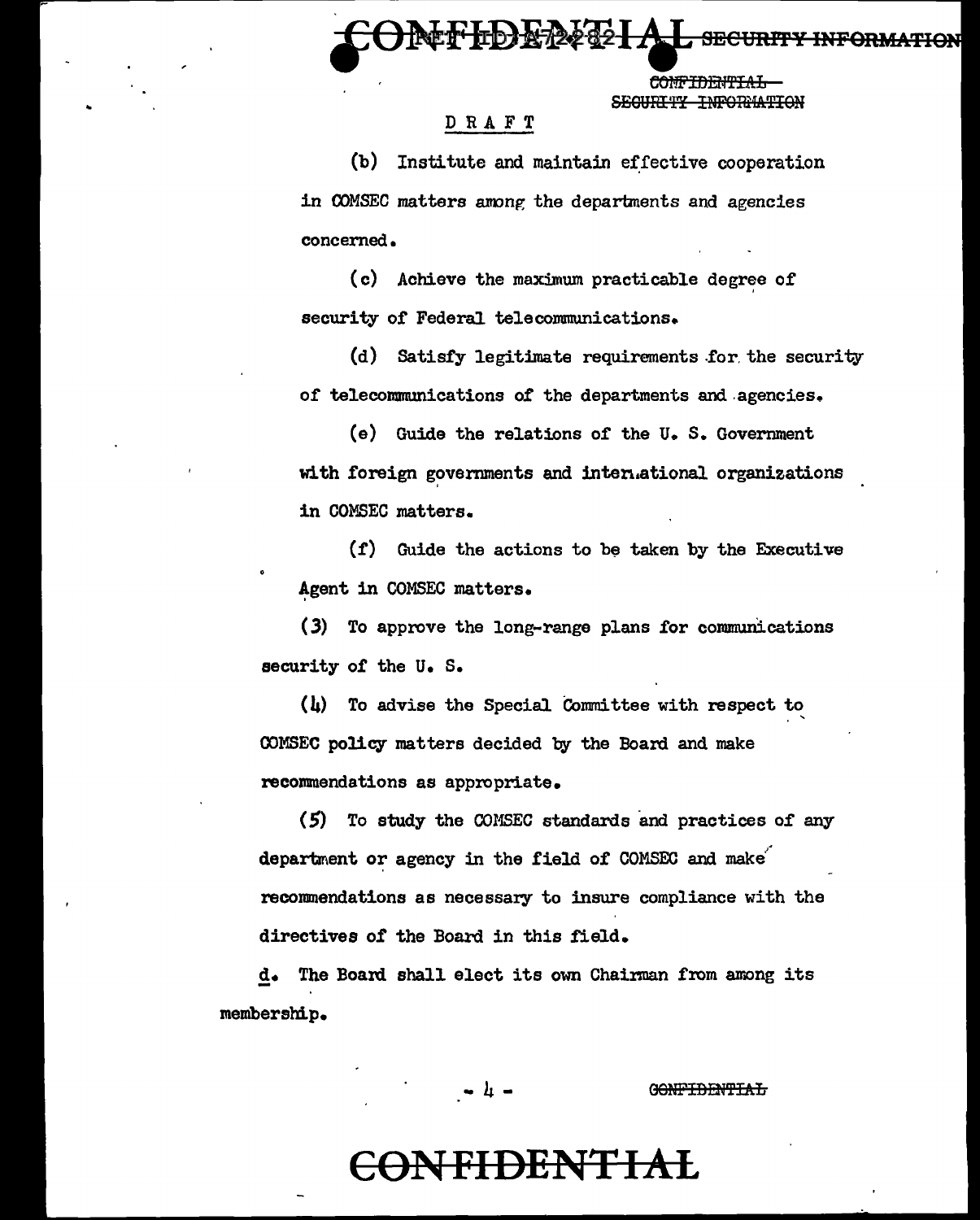**SECURTAY** 

**SECURITY INFORMATION** 

#### DRAFT

The Board shall have a staff headed by an executive  $\bullet$ secretary who shall be appointed by the Chairman with the approval of a majority of the Board.

f. The Board shall meet at the call of the Chairman or at the request of any member, and shall determine its own procedures subject to the provisions of this Directive.

The Board shall reach its decisions by majority vote. g. In the event that the Board votes and reaches a decision, any dissenting member of the Board may appeal from such decision. Such appeal must be made within 15 days to the Special Committee. In the event that the Board votes and fails to reach a decision, any member of the Board may appeal to the Special Committee and such appeal must be made within 15 days of the inconclusive vote. In either event the Special Committee shall review the matter, and its determination thereon shall be final. Appeals by the Director of NSA, or by the representative of any of the Military Departments shall be filed only with the approval of the Secretary of Defense.

h. No action shall be taken with respect to any matter forming the subject of an appeal until the appeal is decided; provided that, if the Secretary of Defense determines, after consultation with the Secretary of State (and the Attorney General and the heads of other departments and agencies as

**CONFIDENTIAL** 

# **FIDENT**

- 5 -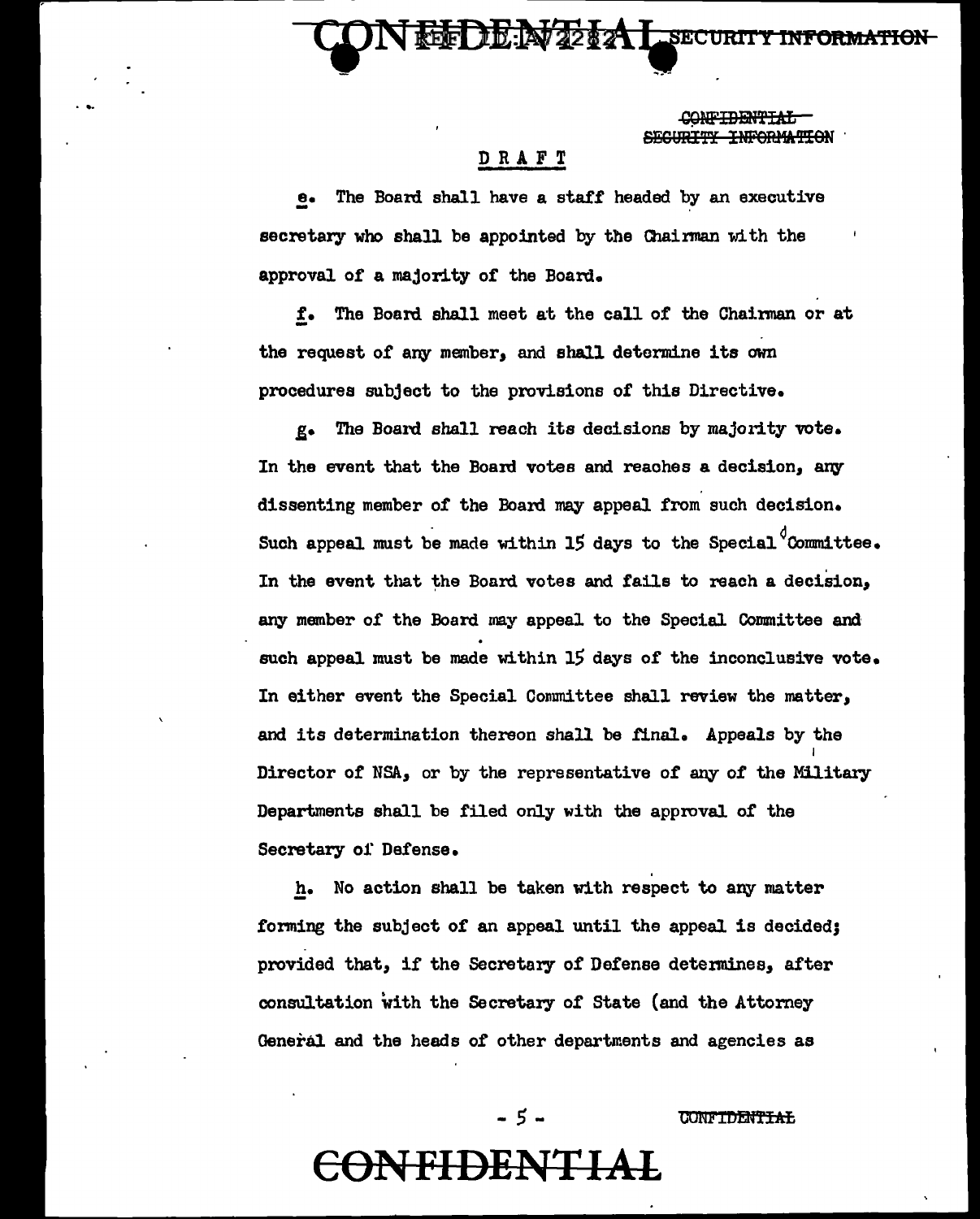<del>¥anan wa ama n</del>

**ESECURITY INFORMATION** 

#### DRAFT

appropriate), that the subject matter presents a problem of an emergency nature and requires immediate action, his decision shall govern, pending the result of the appeal. In such an emergency situation the appeal may be taken directly to the President by the Special Committee.

**DO 298-94** 

i. The Board shall invite the head of any department or agency not represented on the Board to designate a representative to participate with the Board in consideration of matters of direct interest to such a department or agency, to the end that the communications security needs of such departments and agencie. may be considered: and heads of departments and agencies not represented on the Board may present, through the Executive Secretary of the Board, communications security matters for consideration by the Board.

j. Departments or agencies not represented on the Board may appeal from decisions of the Board in the manner prescribed for departments and agencies represented on the Board.

2. Directive to the Secretary of Defense

y.

The Department of Defense is hereby designated as  $a.$ Executive Agent of the Government for all COMSEC matters.

As Executive Agent, the Department of Defense is charged b. with the mission of:

(1) Providing centralized, overall cognizance of the measures necessary to provide and assure the adequacy of the COMSEC techniques and materials used by the Government;

#### CONFIDENTIAL **ENFIDENTIAL**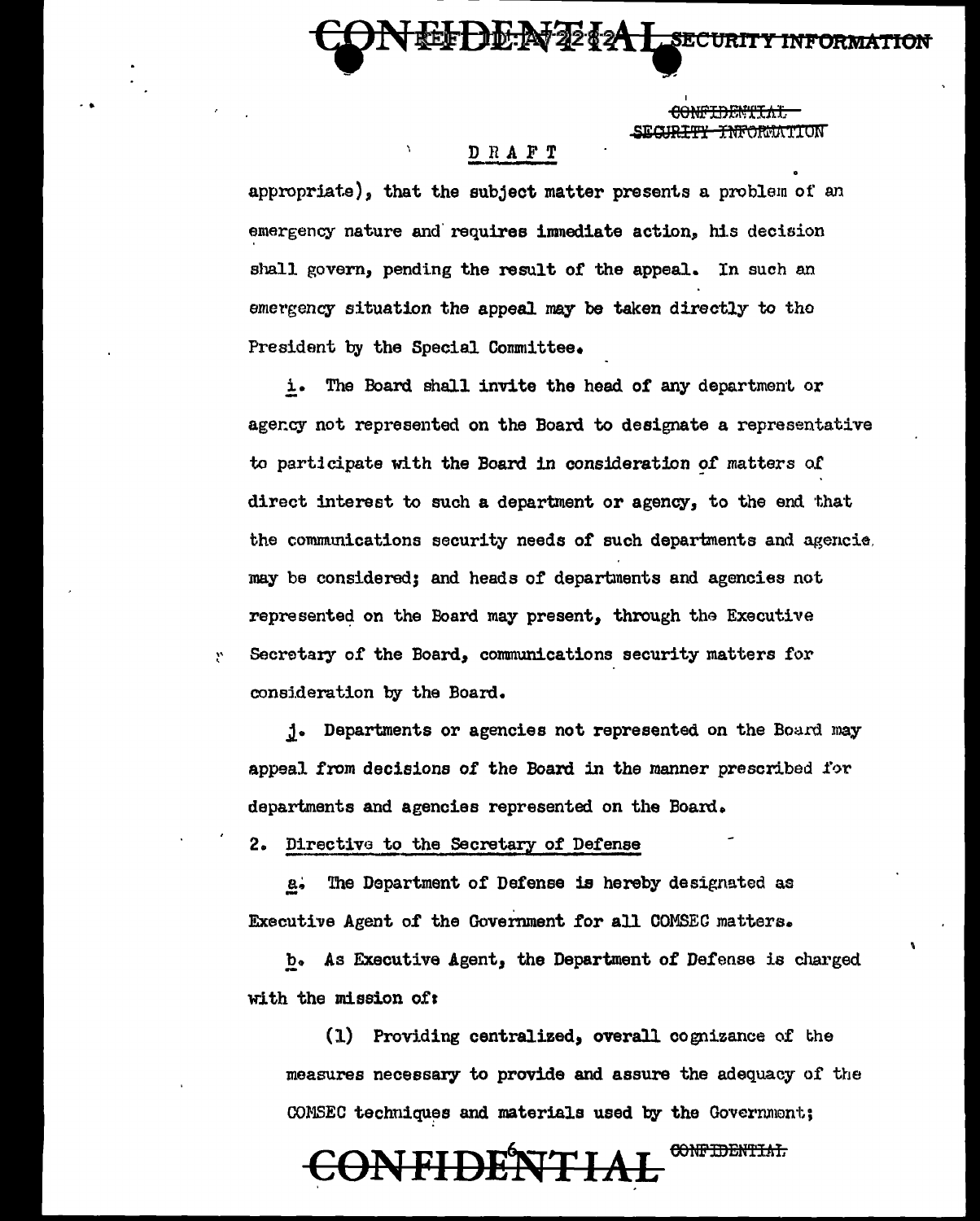**SECURITY INFORMA** 

<del>SEOURTTY TNFORMATTON</del>

### DRAFT

(2) Formulating for the Board integrated tochnical and operating policies, programs, and long-range plans required to maintain high and uniform standards to ensure the security of Federal telecommunications; and

(3) Providing advice and recommendations on any aspect of the field of COMSEC.

c. As Executive Agent the Department of Defense is empowered to take action within policies and procedures established by the Board, in all COMSEC matters affecting the departments and agencies of the Government provided, however, that where exception to its action is made by the Secretary of a department or by the Head or Director of an agency outside of the Department of Defense, such exceptions shall be referred to the Board. Pending Board review, if the Department of Defense determines that the subject matter presents a problem of an emergency nature and requires immediate action it may refer the matter to the Special Committee for immediate decision.

d. Subject to the specific provisions of this Directive and subsequent directives issued by competent authority, the Director of the National Security Agency shall act for the Executive  $\sigma$ Agent in all COMSEC matters set forth in subparagraphs (1) thru (13) below and any others which may be specified by the Special Committee or the Board. With respect to the Military Dopartments,

 $-7-$ 

**VFIDENTIAL** 

<del>-CONFIDENTIAL</del>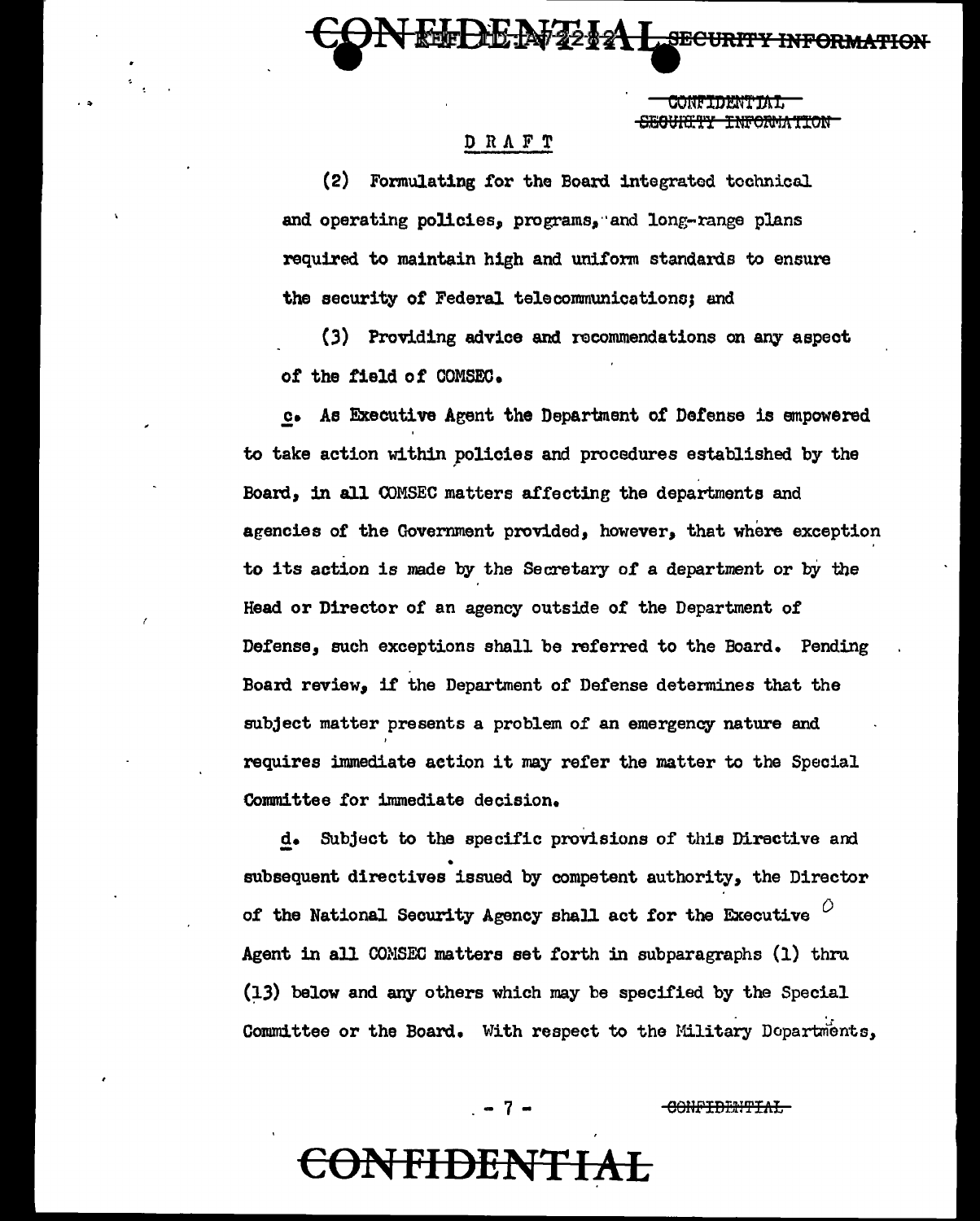

CONFIDENTIAT. SEGUR<del>TTY FNICINATION</del>

#### DRAFT

the Director. NSA will perform his functions under the immediate direction of the Joint Chiefs of Staff. Thus, in the fields of cryptosecurity, transmission security, physical security, and cover and deception it shall be the responsibility of the Director,  $.$  NSA:

or in the absence of approved proposals, then t  $(1)$ To +preseribe--er review and approve. The cryptoprinciples incorporated or to be incorporated in any telecommunications equipments and systems and in any COMSEC equipments and systems used by the departments and agencies of the Government.

or in the absence of approved proposals, then to prescribe  $(2)$ To  $p$ **yees**  $p \neq p$  review and approve.  $/c$ ryptosecurity rules, regulations, and instructions applicable to the operation and use of any crypto-equipments and systems and of any COMSEC equipments and systems.

To perform technical analysis of Federal telecommuni- $(3)$ cations for the purpose of determining the degree of COMSEC being provided by the cryptoprinciples, materials and procedures utilized by the departments and agencies as well as the effect on COMSEC of the communications procedures and practices also being utilized; making arrangements as appropriate to obtain the material required for such analysis. (See paragraph  $3a(2)$ ).

 $(l)$  To review and evaluate communications procedures developed by the departments and agencies to determine

### CONFIDENTIAL **VFHDEP**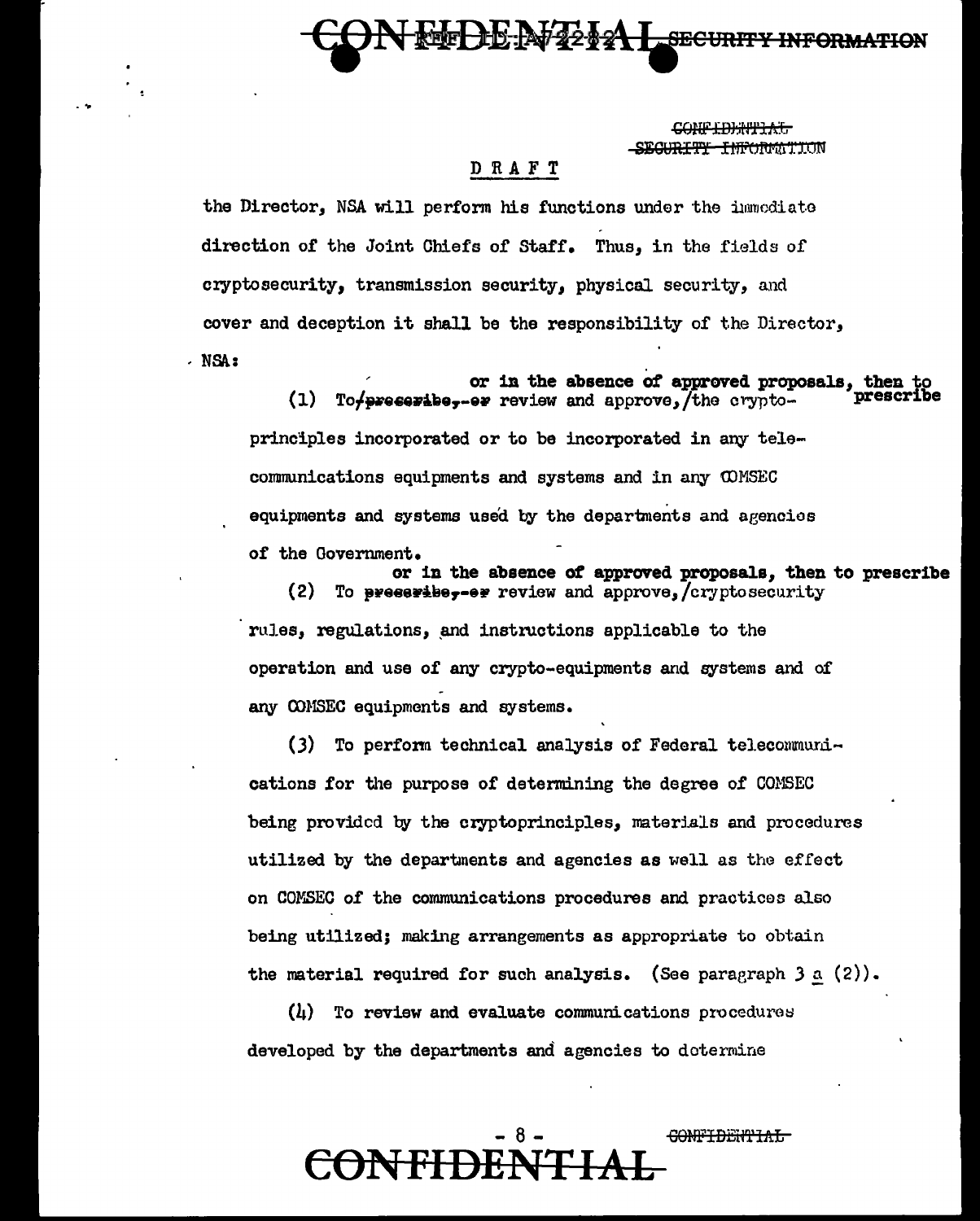**CONFIDENTIAL** SECURITY INFORMATION

**SECURIT** 

#### DRAFT

whether such procedures will provide and maintain transmission security; and to recommend revisions and additional rules and procedures as required. To accomplish this the Director, NSA may perform technical analyses of Federal telecommunications and shall make the necessary arrangements with the departments and agencies to obtain the material required for analysis. (See paragraphs  $3a(1)$  and  $(2)$ ).

 $(5)$ In collaboration with the departments and agencies formulate and promulgate as appropriate, to/evesevibe minimum standards for the physical

security of cryptomaterial.

(6) In collaboration with the departments and agencies, to assist in the preparation of and to review the communications portions of all strategis cover and deception plans. To formulate and promulgate the basic policies used in such portions.

(7) To obtain from the departments and agencies their requirements for crypto-equipments and materials and to formulate, for consideration by the Board, integrated programs for the research, development, production and procurement necessary to meet these requirements and adequate to ensure the continuing security of Federal telecommunications.

 $(8)$  To review and coordinate the integrated cryptosecurity research and development program and to conduct research and development necessary to support it. Subject coordination with

to prior/netafication te and appreved by the Director, NSA, (in the case of the Military Departments, approval by the

<del>FH ) E</del>f

<del>CONFIDENTIAL</del>

STATE's comment: "Prescribe is different than promulgate."

 $\mathbf{r}$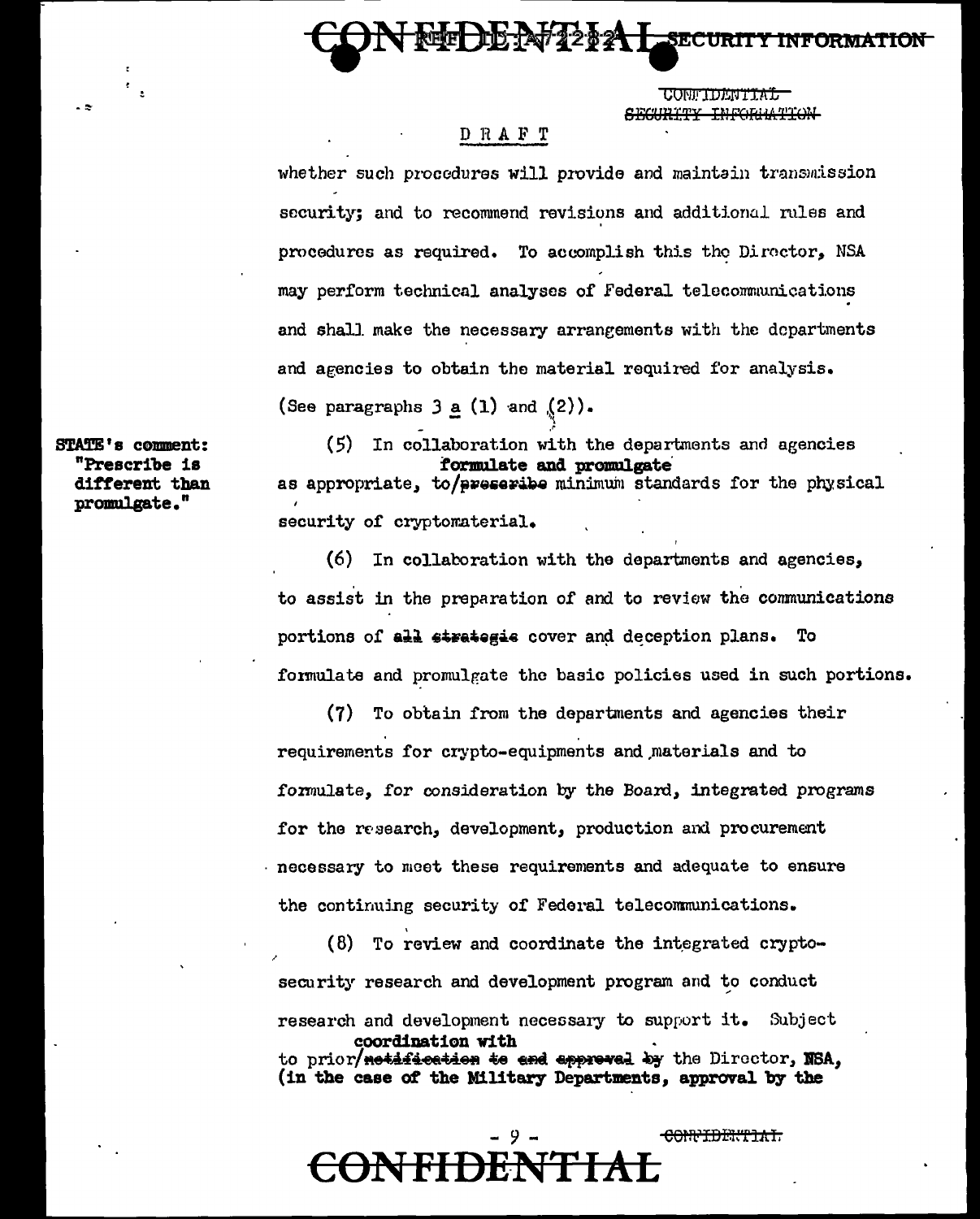**CONE TO ENTERT** SEGURITY INFORMATION

**HE-AFT2 & A LEECURITY INFORMATION** 

#### D R A F T

Director. NSA, departments and agencies may initiate and pursue such research and development projects as may be necessary to support their COMSEC activities.

> To produce cryptomaterial necessary to meet the  $(9)$ legitimate requirements of the departments and agencies and to insure that there is adequate capacity to meet these requirements. In so doing the Director, NSA by mutual agreement may authorize the departments and agencies to engage in the production of cryptomaterial provided that such production is conducted in accordance with technical cryptologic criteria prescribed by the Director, NSA and further provided that the Director, NSA is kept informed of the production accomplished.

(10) In meeting operational requirements, to insure the necessary compatibility and, insofar as practicable, the standardization of crypto-equipments and material in order to promote a maximum of efficiency and economy in their procurement, operation, and maintenance. Determination of the acceptability of an equipment in meeting the operational requirements is a responsibility of the departments and agencies.

(11) To furnish services and materials for the COMSEC program of the departments and agencies under mutually agreeable fiscal arrangements.

 $-10 -$ 

-CONFIDENTIAL

### ONFIDENTIAL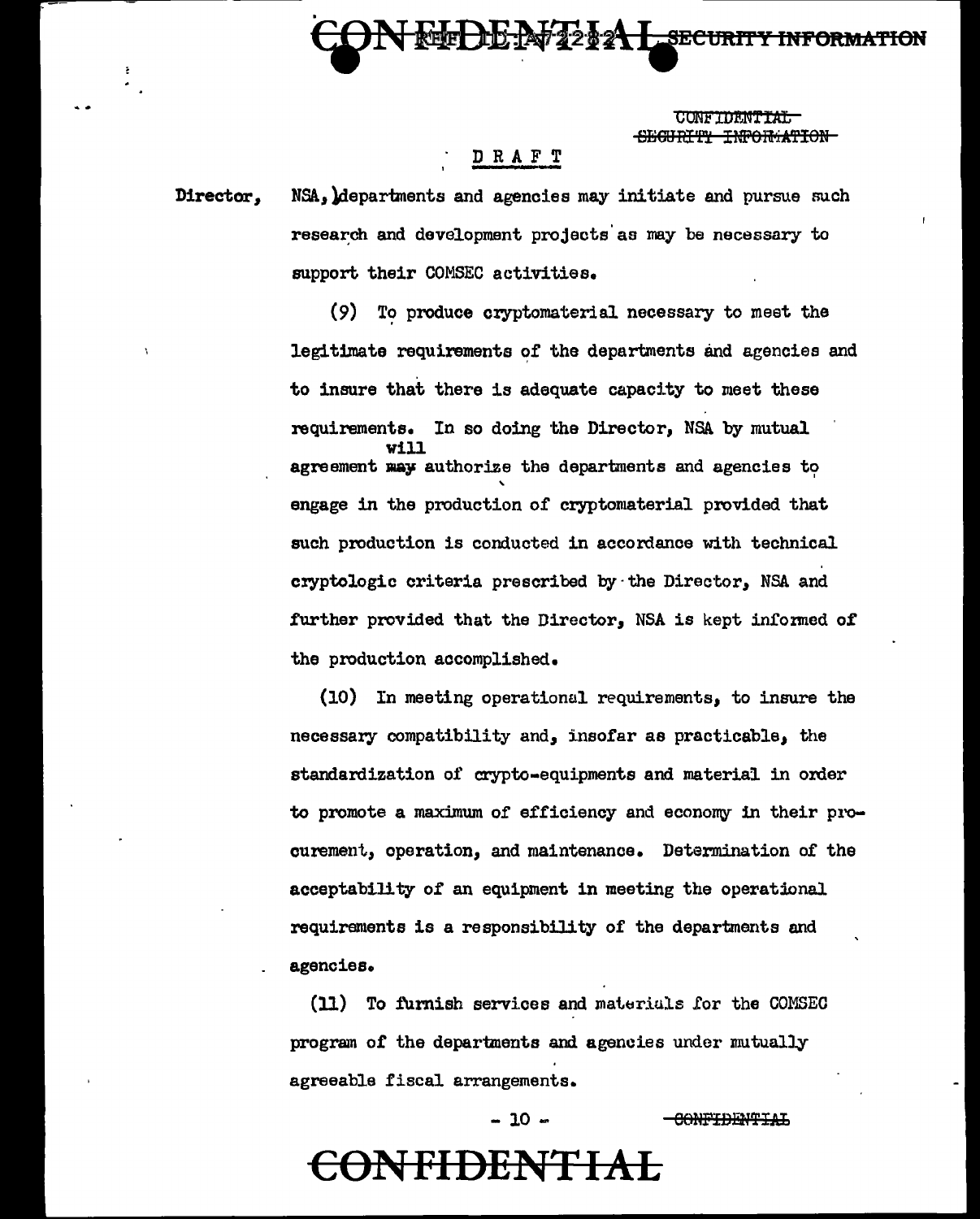**SECURITY INFORMATION** 

<del>SEGIRITY INFORMATION</del>

#### DRAFT

(12) To conduct liaison on technical COMSEC and related matters with the cryptologic authorities of foreign nations and international organizations.

(13) To provide technical guidance and support for cryptosecurity training conducted by the departments and agencies.

Except on matters which have been voted on by the Board  $\mathbf{e}$ . and subject to the direction of the Secretary of Defense (and in the case of the Military Departments, the Joint Chiefs of Staff), the Director, NSA shall discharge his responsibilities in accordance with his own judgment. In exercising the authority. over COMSEC matters granted in this Directive, the Director, NSA shall:

(1) Obtain from the departments and agencies such information as he may require in performing his functions, as authorized in this Directive or any other directive subsequently issued.

Act through the department and agency representatives  $(2)$ on the Board or, in the case of departments and agencies not represented on the Board, through the duly authorized representatives of the heads of such departments and agencies.

(3) Arrange with the authorized representative of a department or agency for required liaison with subordinate elements of that department or agency.

CONFIDENTIAL

# ONFIDENTIAL

 $-11 -$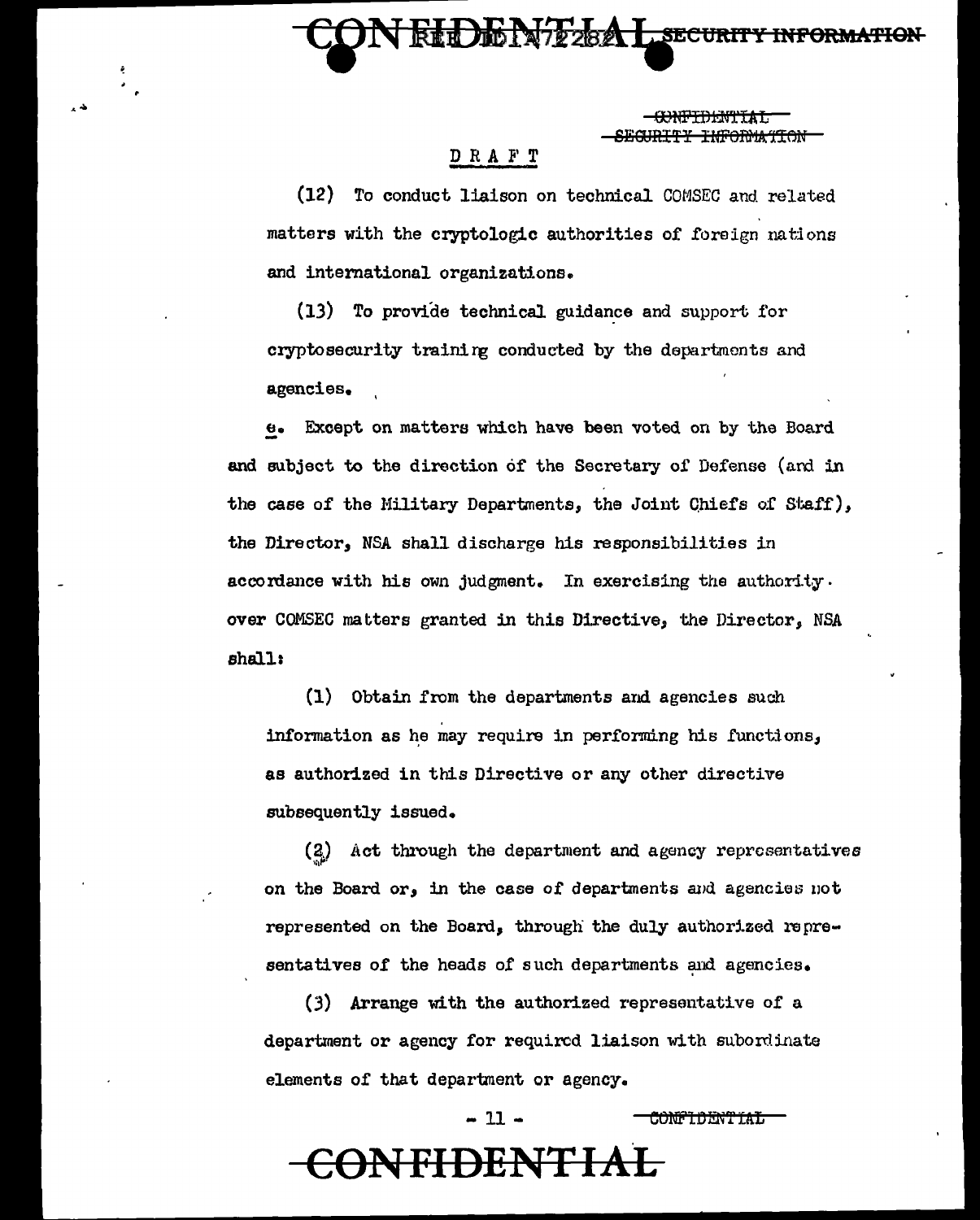<del>FIDENTIAL</del> SECURTTY INFORMATION

#### DRAFT

*..* .:.

(li) Refer violations of' COMSEC instructions to the head of the department or agency concerned for such action as may be deemed necessary and, if appropriate corrective action is not taken, refer the subject to' the Board.

3. Directive to the Departments and Agencies of the Government

All departments and agencies of the Federal Government shall:

 $(1)$  Organize and conduct their communications security activities as they see fit subject to the provisions of law, the directives of the President, the provisions of this Directive, and any other directives which may be issued by the Special Cownittee. Nothing in this Directive shall relieve the individual departments and agencies of their responsibilities for executing all measures required to assure the security and efficiency of their own telecommunications.

(2) Not be required to disclose. to the Director, NSA, the Board, or any of its committees the contents of any official communications concerning its activities, if, in the opinion of the head of the department or agency, the disclosure would be contrary to the National interest. Nothing in this Directive shall be construed to give the Board or any of its representatives the right to inspect any department or agency without approval by the head thereof.

#### $- 12$  -  $\sim$   $\sim$  CONFIDENTIAL

### **CONFIDENTIAL**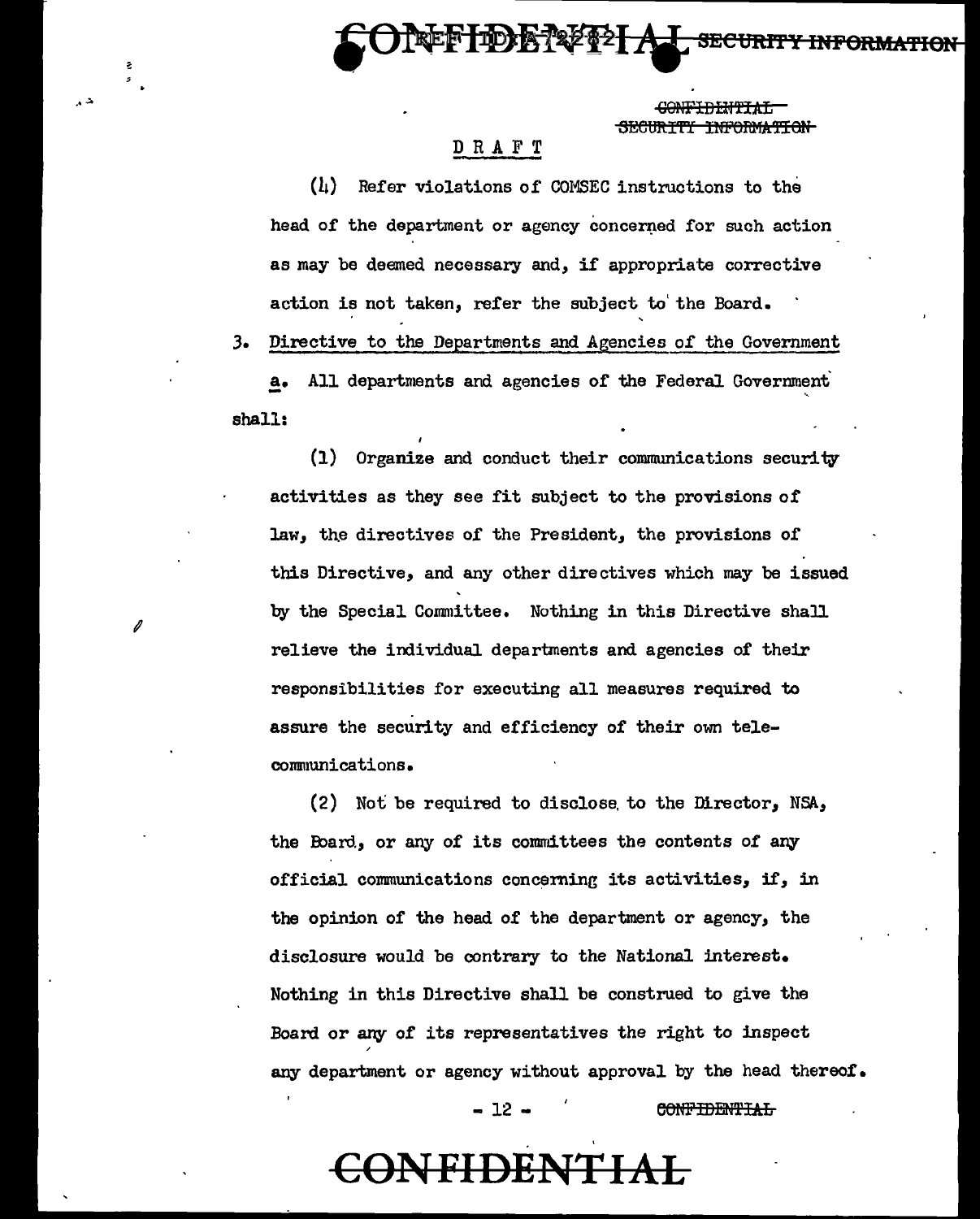CONFIDENTIAL SEGURITY INFORMATION

UNEEUL'A 22 22 1 SECURITY INFORMATION

#### DRAFT

•• 'lt

÷  $\mathbb{R}_{\geq 0}$ 

> (3) Bring to the attention of the Board all rules and regulations in conflict with the provisions of this Directive.

4. Special Tenns Used in this Directive are Defined as Follows:

!• Telecommunications - Any transmission, emission or reception of sign, signals, writing, images and sounds or intelligence of any nature by wire, radio, visual, or other electromagnetic system.

I

b. Federal Telecommunications - Those telecommunications which are of an official character dealing with governmental affairs and are originated by or intended for officials of the United States Goverrunent. Specifically exempted from this definition is that portion of the communication activities conducted by the Central Intelligence Agency in accordance with the authorities granted the Director of Central Intelligence under NSCID No. *5 •* 

c. Communications Security - The protection resulting from all measures designed to deny to unauthorized persons information of value which might be derived from the possession and study of telecommunications, or to mislead unauthorized persons in their interpretation of the results of such a study. Communications security includes:  $(1)$  transmission security,  $(2)$  cryptosecurity, and  $(3)$  .physical security of communications security materials and information.

> $-13 -$ GONFIDENTIAL

### **CONFIDENTIAL**